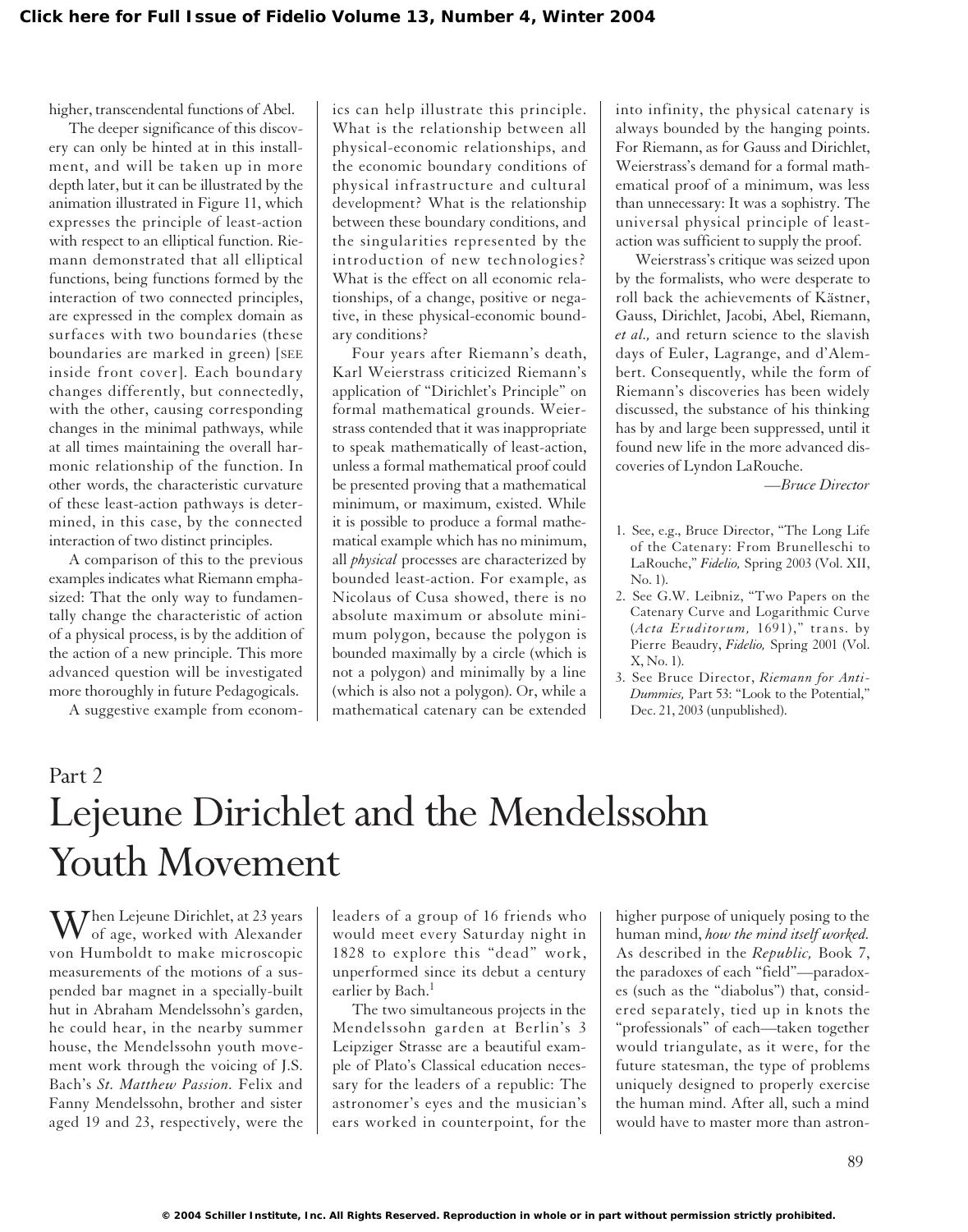omy and music, simply to bring before it a series of paradoxes, so as to be made capable of dealing with the much more complicated affairs of a human society. To oversimplify: Since the mind does not come equipped with a training manual, the Composer of the universe created the harmonies of the heavens and of music, as, for example, a mobile above a baby's crib.

In that hut, Dirichlet would be taking measurements as part of making a geomagnetic map of the Earth. The audacity in thinking that these miniscule motions of the suspended bar magnet could capture such unseen properties, posed certain appropriate questions to Dirichlet. (Gauss's geodetic surveying a decade earlier was paradigmatic of the sort of project that mined such riches out of the ostensibly simple affair of determining where one actually was! But this also applies to locating oneself in the process of a proper daily political-intelligence briefing.) Similarly, the 16 youths working to solve amongst themselves the complicated inter-relationships of Bach's setting of the Passion story as related by St. Matthew, would have been forced to grapple with the scientific problem of ascertaining what our Maker would have in store for us, in their attempt to map their own souls. (Just for starters in their "performance" questions: How does Jesus intone what he says? How does the chorus/audience respond to Jesus, and sometimes to each other? etc.) The following historical sketch is offered as a few measurements, but instead of using a suspended magnetic bar, we will use a few years of Dirichlet's life, and thereby try to triangulate some of the important characteristics for a map of the culture that created the world which we are challenged to master today.

#### **Humboldts and Mendelssohns**

Dirichlet's patron, Alexander von Humboldt, along with his brother Wilhelm, had studied in the 1780's with a host of pro-American Revolution leaders in Europe, notably including the Mendelssohns' famous grandfather, Moses. (Those studies can be investigated by reading Moses Mendelssohn's Leibnizian work, *Morgenstunden,* or



*Fanny Mendelssohn*

*Morning-Studies,* which describe the lessons that he gave to his son Joseph, and to the young Humboldt brothers.) Later, two of Moses's sons, Joseph and Abraham, ran the Mendelssohn Bank, which financed many of Alexander von Humboldt's scientific expeditions and projects. Abraham Mendelssohn, the father of Fanny, Felix, Rebecca, and Paul, had constructed, in his garden at 3 Leipziger Strasse, a special magnetically neutral observation hut for Humboldt to measure minute magnetic fluctuations. Humboldt brought Dirichlet to Berlin in 1828, where he was one of a five- or six-man team that shared observational duties with Humboldt, in their mapping of the actual geomagnetic shape and potential of the Earth.

In 1827-28, Humboldt gave public lectures at the Singakademie Hall on physical geography—unusually, open to both men and women. Fanny Mendelssohn described in a letter to her friend Klingemann: "[T]he course is infinitely interesting. Gentlemen may laugh at us as much as they will; it is wonderful in this day and age for us to have an opportunity to hear something sensible, for once. I must further inform you that we are attending a second lecture series, given by a foreigner on experimental physics. This course, too, is being attended mainly by women."<sup>2</sup>

Humboldt's public lectures were an extension of his instruction at Berlin's famous Friedrich Wilhelm University,



The Granger Collection Granger Collection

*Felix Mendelssohn*

which had been established in the previous decade by his brother Wilhelm. While Felix Mendelssohn attended the University that year, a collaborator of Humboldt at the University, Philip August Boeckh, the great philologist, was living as a tenant in the Mendelssohn home. (Years later, Felix would compose music for the staging of Boeckh's German translation of Sophocles' play, *Antigone.*) Humboldt also organized the Berlin scientific congress of August 1828—a conference that Metternich would find most dangerous. For the several weeks that Gauss stayed at Humboldt's home for the conference, they could discuss the implications of the geodetic and geomagnetic projects. Finally, the representative from England, Charles Babbage, the noted promoter of Leibniz's analytic methods, against those of Newton and the Newtonians, expressed his delighted amazement at the culturally optimistic Mendelssohn household. It was in such circumstances that Dirichlet entered into the Mendelssohn youth movement.

## **The Mendelssohn Youth Movement**

Fanny reports on the scene in a Dec. 27, 1828 letter to Klingemann: "Christmaseve was most animated and pleasant. You know that in our house there must always be a sort of 'jeune garde' ['young guard'], and the presence of my brothers and the constant flow of young life exercise an ever attractive influence. I must mention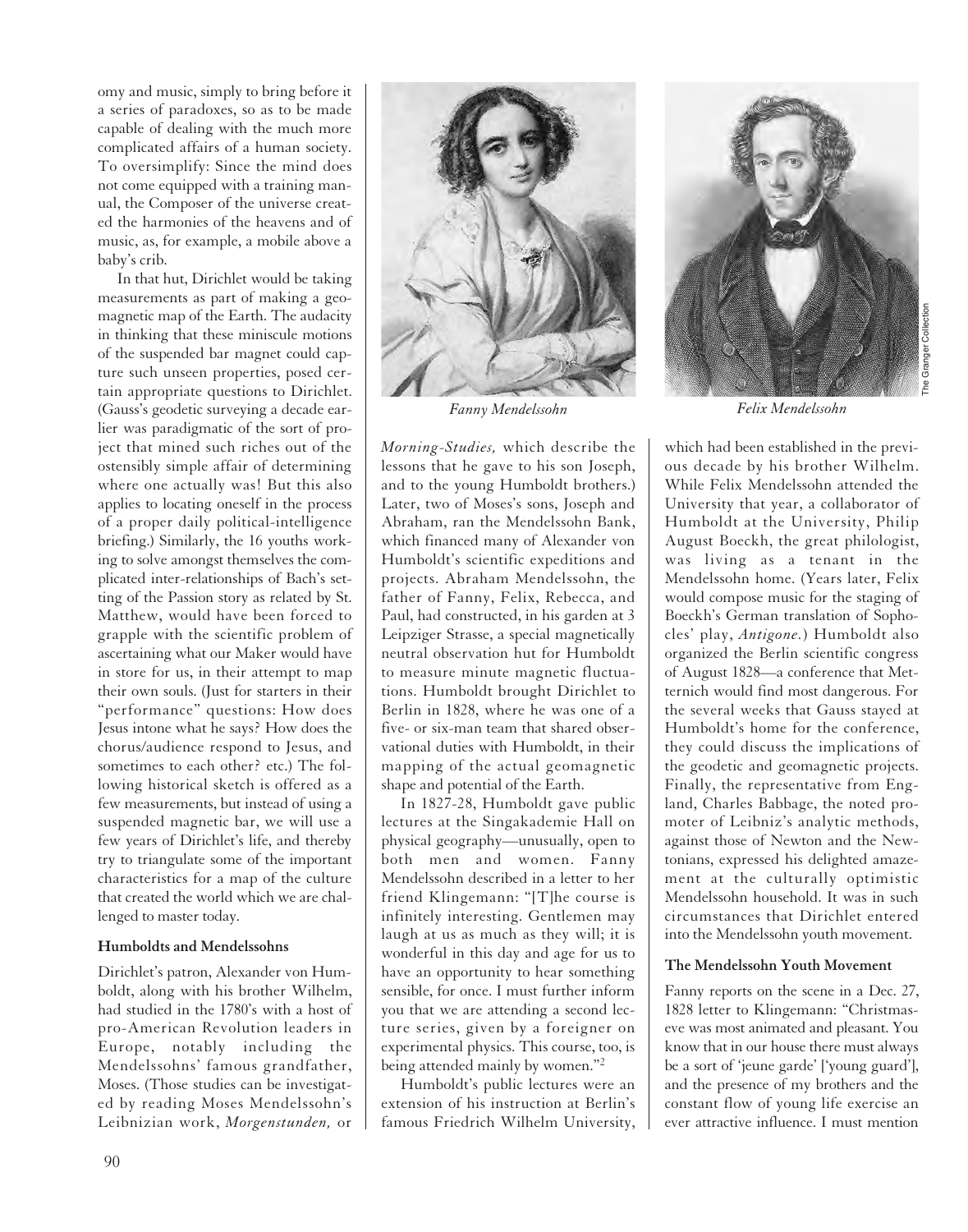Dirichlet, professor of mathematics, a very handsome and amiable man, as full of fun and spirits as a student, and very learned." Fanny's sister, and Dirichlet's future wife, Rebecca, was also at that Christmas party. We may assume that some or all of the 16-member "Saturdaynight chorus" were there, too.

Fanny's long-time love, Wilhelm Hensel, back in Berlin for two months now, was there. He had just returned from five years of study of Renaissance art in Italy. Wilhelm, now 33, and a talented artist, had fought as a young man in the German Liberation Wars against Napoleon. Now, he had returned to Berlin to win Fanny as his wife (which involved conquering Fanny's mother, Leah). A month later, the engagement was announced.

Fanny also mentions three of the suitors of Rebecca (who would all lose out to Dirichlet):

• Professor Eduard Gans: "We see him very often, and he has a great friendship for Rebecca, upon whom he has even forced a Greek lesson, in which these two learned persons read Plato. It stands to reason that gossip will translate this Platonic union into a real one . . . ." Gans had been active in Jewish causes early on, but he converted in 1825, so that he could become a professor.<sup>3</sup>

• Johann Gustav Droysen, historian and philologist: Although he was only 19 years old, Fanny recognized in him "a pure, poetic spirit and a healthy amiable mind." Droysen published a translation of Aeschylus, and a famous work on Alexander the Great, both before he was 25.

• Heinrich Heine, poet: "Heine is here. . . . [H]is *Reisebilder* contain[s] delightful things; and though for ten times you may be inclined to despise him, the eleventh time you cannot help confessing that he is a poet, a true poet!" Once, he sent, via his close friend Droysen, his greetings to the 18-year-old Rebecca: "As for chubby Rebecka, yes, please greet her for me too, the dear child she is, so charming and kind, and every pound of her an angel." It seems that Heinrich Heine's brand of courtship of Rebecca was no different from his treatment of everything else in life.

#### **The 'St. Matthew Passion'**

Now picture Dirichlet in the observation hut in the garden at 3 Leipziger Strasse. Close by is the summer house, where Felix and Fanny worked out, with four hands at the piano, the voicing and composition of Bach's *St. Matthew Passion*—not performed since Bach premiered it in 1729. In January 1829, soon after Dirichlet had arrived on the scene of the Mendelssohn youth movement, Eduard Devrient and Felix Mendelssohn decided upon an historic March public performance, despite the discouragement of the musical authori-



*Rebecca Mendelssohn, drawing by Wilhelm Hensel.*



*Heinrich Heine, 1826/28.*

ties. As described years later by Fanny's son, the appropriately named Sebastian Hensel: "Only just then the most intelligent musical people began to comprehend that something must be done to bring this treasure to daylight, and that this was from a musical point of view the greatest task of the period."

After hiring a hall, with a performance only six weeks away, the chorus swelled from 16 to 400, and the initial group had the "Monge brigade" project of rapidly educating all the newcomers. Fanny described this rare and sublime process: "People were speechless with admiration, and faces grew long with astonishment at the idea that such a work could have existed unbeknownst to them. . . . Once they grasped that fact, they began studying the work with warm and veritable interest. The enthusiasm of the singers, from the first rehearsal on; how they poured their heart and soul into the work; how everyone's love of this music and pleasure in performing it grew with each rehearsal . . . [all this] kept renewing the general wonder and astonishment." This process created "so lively and detailed an interest that all the tickets were sold the day after the announcement of the concert, and they had to refuse entrance to more than a thousand people. . . . [At the concert itself,] I was sitting in the corner [of the massive chorus] so as to see Felix well, and I had arranged the strongest alto voices near me. The choruses were impassioned with extraordinary strength tempered with a touching tenderness, as I had never heard them before. . . . [A] peculiar spirit and general higher interest pervaded the concert, that everybody did his duty to the utmost of his powers, and many did more . . . ."

And, after the sublime, the ridiculous: At least one Berliner seemed to remain untouched. After the concert, at a celebratory dinner, Devrient's wife, Therese, sat between Felix and an obnoxious professor, who kept trying to get her drunk: "He clutched my wide lace sleeve in an unrelenting grip . . . to protect it, he said! And would every so often turn toward me; in short, he so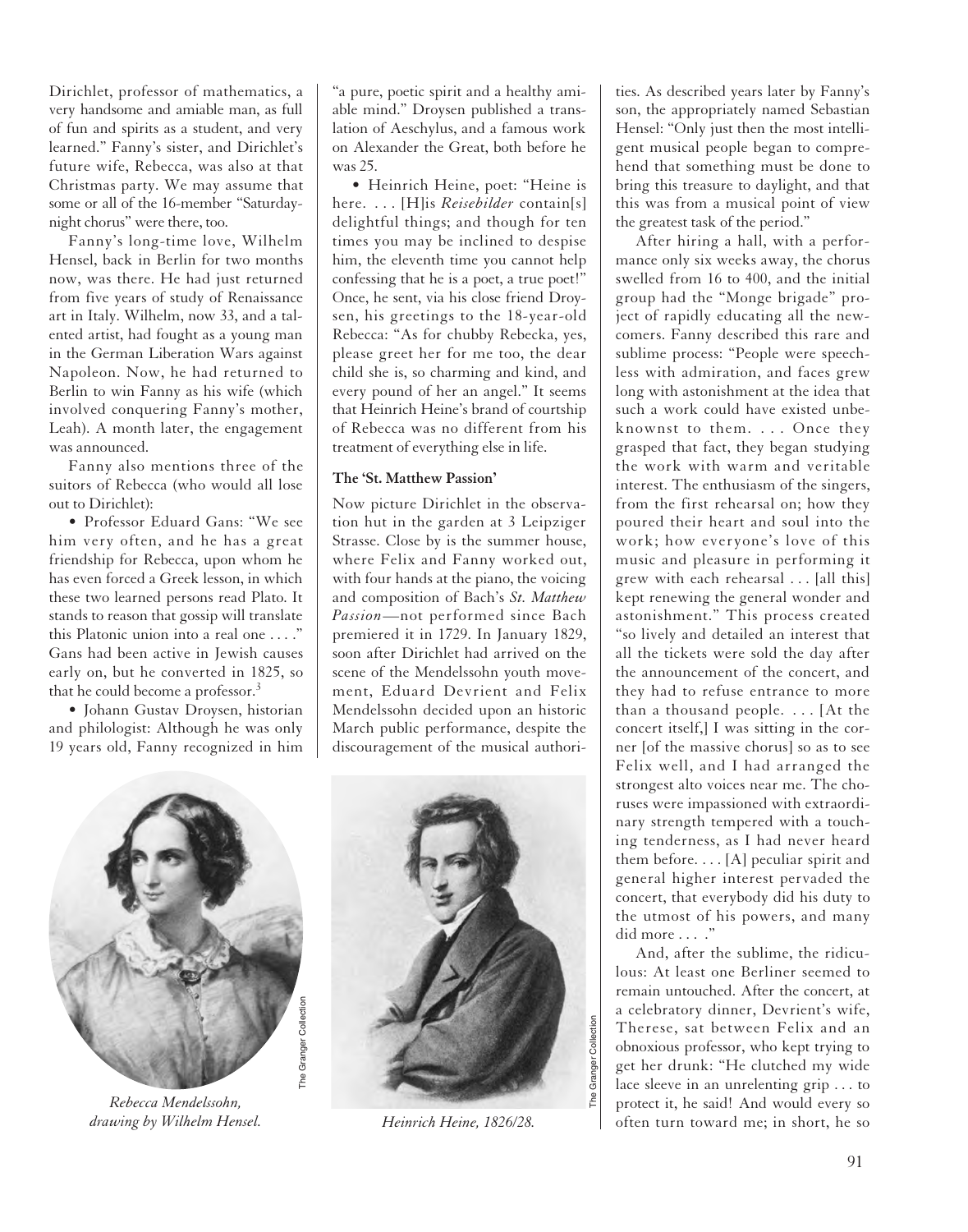plagued me with his gallantries that I leaned over to Felix and asked: 'Tell me, who is this idiot beside me?' Felix held his handkerchief over his mouth for a moment—then he whispered: 'The idiot beside you is the celebrated philosopher Hegel!' "4

Such were the circumstances of Dirichlet's first year in Berlin. Dirichlet and Rebecca Mendelssohn were engaged in 1831, and married in 1832. In Mendelssohn family discussions and debates, they were taken as the most revolutionary of the group. The couple had four children. Rebecca died late in 1858, age 47—evidently of a type of stroke similar to what had felled her older sister Fanny at 43, and brother Felix at 39, a decade earlier. Dirichlet's compromised health declined further, and he followed her to the grave five months later, on May 5, 1859.

## **A Parallel Story from Paris**

When he was 17, Dirichlet was sent to study in Paris, at which time he was studying Gauss's *Disquisitiones Arithmeticae.* According to Sebastian Hensel, Dirichlet was introduced there to General Foy by a republican associate of Dirichlet's parents, one Larchet de Charmont.<sup>5</sup> Foy employed Dirichlet as a tutor in his household from the summer of 1823 until Foy's death in November 1825. Foy was in France's chamber of deputies, and was the leader of the opposition to the royalist restoration wrought by the 1815 Congress of Vienna. Dirichlet thrived in this environment: "[I]t was very important for his whole life that General Foy's house—frequented by the first notabilities in art and science as well as by the most illustrious members of the chambers—gave him an opportunity of looking on life in a larger field, and of hearing the great political questions discussed that led to the July Revolution of 1830, and created in him such a vivid interest."6

The July Revolution of 1830 was led by Lafayette, and was at best a mixed affair. It overthrew the reactionary arrangements of the Congress of Vienna, and set up a tenuous arrangement whereby Louis Philippe, the "Citizen King," would be a constitutional monarch. Lafayette gambled that this might work, as the "Citizen King" had pledged to be subservient to the written constitution. Two items of note reflect Foy's connections to the 1830 Revolution: In October 1825, a few weeks before his death, Foy had troubled himself to write to Lafayette; and in 1823, Foy had sent from his care Alexandre Dumas to be Foy's agent in the household of Louis Philippe. (The future author was then 21, Dirichlet's senior by three years.) Later, in 1830, Dumas would serve as a captain in Lafayette's National Guard.

Dumas had sought Foy's guidance, as Foy himself had earlier, in the 1790's, looked to Dumas' father, General Alexander Davy Dumas, as his military and political leader. General Dumas was a hero of the French army, who became an early opponent of Napoleon's imperial ambitions. He was part of the 1798 invasion of Egypt, but was imprisoned by Napoleon from 1799 to 1801 for publicly opposing Bonaparte's imperial turn. (Similarly, Beethoven at this time had hopes for Napoleon that he quickly recognized were greatly mistaken.) Afterwards, Napoleon's harsh treatment of General Dumas led to his early death in 1806, at age 44 (when his son was only 4 years old).

After Foy died in November 1825, there was a competition between

Alexander Humboldt and Joseph Fourier for Dirichlet's services. Fourier, according to Hensel, "tried to avail himself of Larchet de Charmont's influence, to induce him [Dirichlet] to return to Paris, where he felt sure it was his vocation to occupy a high position at the Academy."<sup>7</sup> Humboldt arranged for Dirichlet, then 21, to teach at Breslau, 1826-28, and then brought him to Berlin in 1828, where he was the professor of Mathematics at the Berlin Military Academy, and where he joined the Mendelssohn youth movement.

## **Lafayette, Dumas, Galois, Poe, Heine**

Alexander von Humboldt returned to Paris in 1830 because of the ripened political situation. Augustin-Louis Cauchy—the Emperor of mathematics—had to flee Paris in July 1830, when his King was deposed. For a short period, Lafayette thought that they could control the new "Citizen King," Louis Philippe. However, within a few months, the financiers moved in to gain the upper hand in running the King. In December 1830, they succeeded in arresting the 19 leaders of Lafayette's republican National Guard, the key defenders of the constitution. Lafayette testified at the March 1831 trial, and the jury found them all not guilty.

At the celebratory dinner for